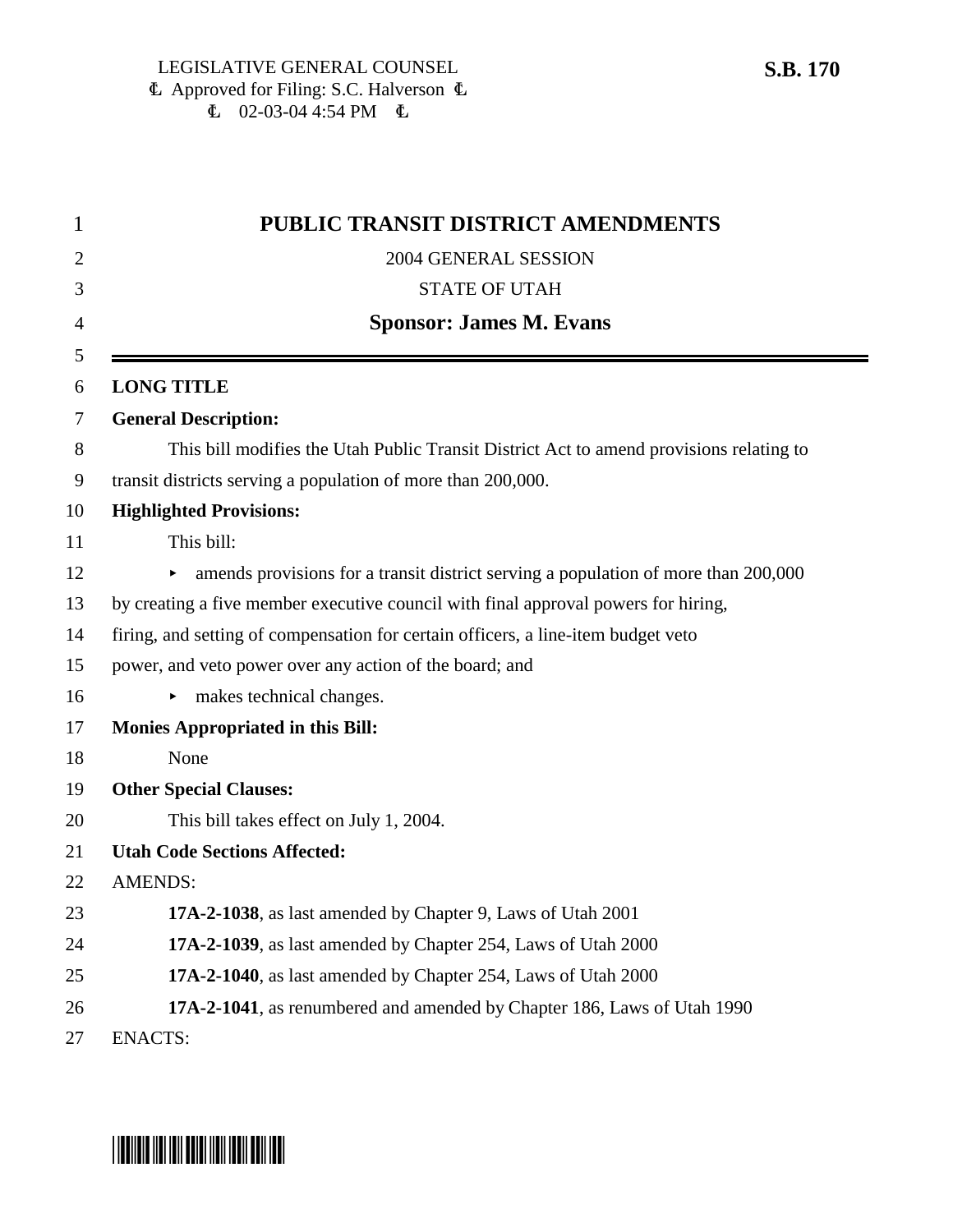| 28 | 17A-2-1040.5, Utah Code Annotated 1953                                                                                     |
|----|----------------------------------------------------------------------------------------------------------------------------|
| 29 |                                                                                                                            |
| 30 | Be it enacted by the Legislature of the state of Utah:                                                                     |
| 31 | Section 1. Section 17A-2-1038 is amended to read:                                                                          |
| 32 | 17A-2-1038. Board of trustees -- Appointment -- Apportionment -- Qualifications                                            |
| 33 | -- Quorum -- Compensation -- Terms.                                                                                        |
| 34 | (1) (a) $[AH]$ Except as provided under Section 17A-2-1040.5, all powers, privileges,                                      |
| 35 | and duties vested in any incorporated district shall be performed by a board of trustees.                                  |
| 36 | (b) The board may delegate the exercise of any duty to any of the offices created under                                    |
| 37 | this part.                                                                                                                 |
| 38 | (2) If 200,000 people or fewer reside within the district boundaries:                                                      |
| 39 | (a) the board of trustees shall consist of [trustees] members appointed by the legislative                                 |
| 40 | bodies of each municipality, county, or unincorporated area within any county on the basis of                              |
| 41 | one [trustee] member for each full unit of regularly scheduled passenger routes proposed to be                             |
| 42 | served by the district in each municipality or unincorporated area within any county in the                                |
| 43 | following calendar year;                                                                                                   |
| 44 | (b) the number of service miles comprising a unit shall be determined jointly by the                                       |
| 45 | legislative bodies of the municipalities or counties comprising the district;                                              |
| 46 | (c) [trustees] members shall be appointed and added to the board or omitted from the                                       |
| 47 | board at the time scheduled routes are changed, or as municipalities, counties, or                                         |
| 48 | unincorporated areas of counties annex to or withdraw from the district using the same                                     |
| 49 | appointment procedures; and                                                                                                |
| 50 | (d) municipalities, counties, and unincorporated areas of counties in which regularly                                      |
| 51 | scheduled passenger routes proposed to be served by the district in the following calendar year                            |
| 52 | is less than a full unit, as defined in Subsection $(2)(a)$ , may combine with any other similarly                         |
| 53 | situated municipality or unincorporated area to form a whole unit and may appoint one trustee                              |
| 54 | for each whole unit formed.                                                                                                |
| 55 | $(3)$ (a) If more than 200,000 people reside within the district boundaries, the board of                                  |
| 56 | trustees shall consist of 15 [trustees] members appointed as described under [Subsections (4)                              |
| 57 | and $(5)$ ] this Subsection (3).                                                                                           |
| 58 | $[\frac{4}{2}(a)]$ (b) Except as provided under Subsections $[\frac{4}{6}b)$ and $[\frac{3}{c})$ and $(\frac{3}{d})$ , the |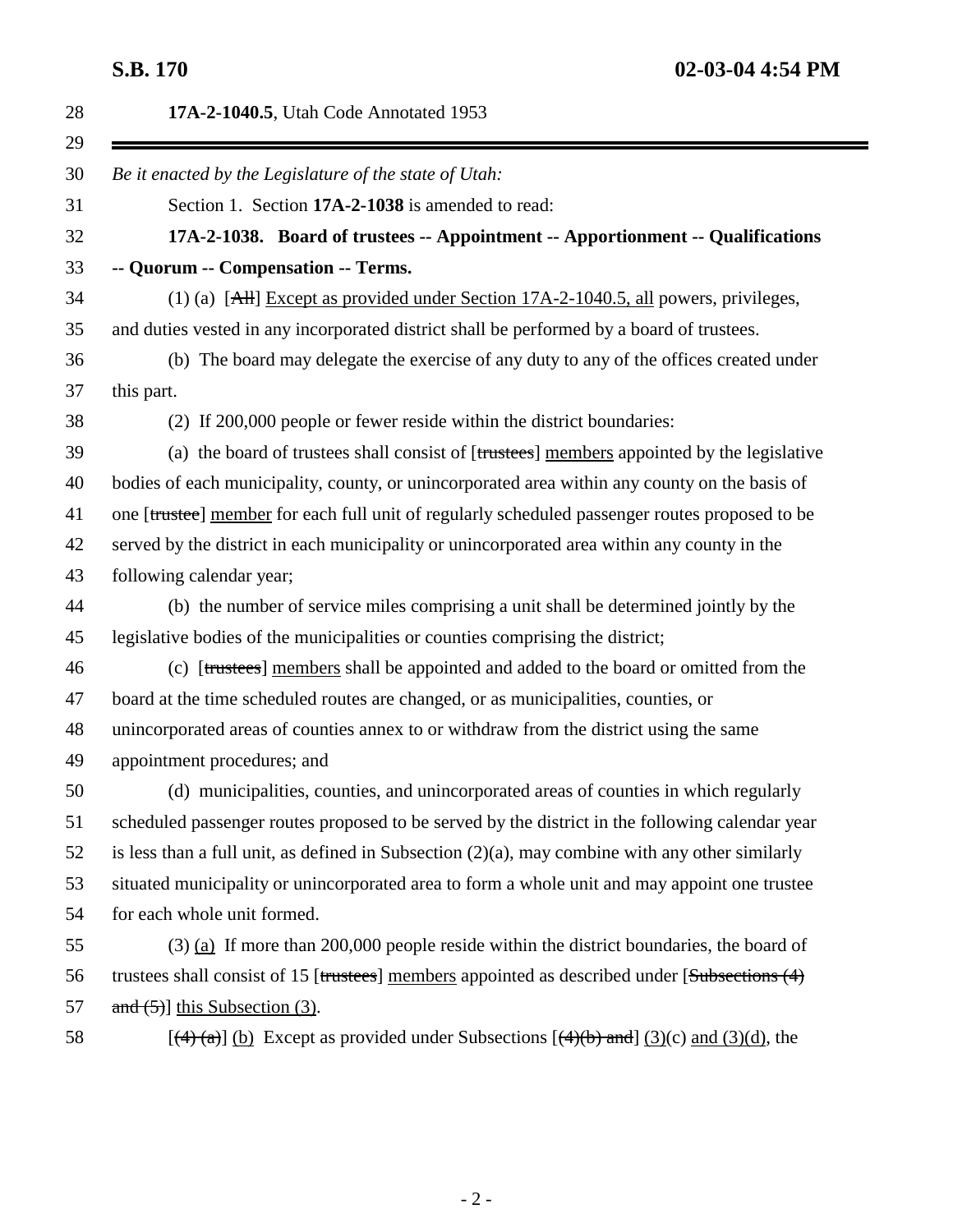59 board shall apportion members to each county within the district [based on: (i) from the 60 effective date of this act until the apportionment following the year 2000 decennial United 61 States Census Bureau report, the proportion of population included in the district and residing 62 within each county, rounded to the nearest  $1/15$  of the total transit district population; and (ii) 63 beginning with the first apportionment following the year 2000 decennial United States Census 64 Bureau report, using an average of:  $[({\bf A})]$  (i) the proportion of population included in the district and residing within each 66 county, rounded to the nearest 1/15 of the total transit district population; and  $[67]$  [(B)] (ii) the proportion of transit sales and use tax collected from areas included in the 68 district and within each county, rounded to the nearest 1/15 of the total transit sales and use tax 69 collected for the transit district. 70  $[(\theta)]$  (c) The board shall join an entire or partial county not apportioned a member 71 under this Subsection (3) with an adjacent county for representation. The combined 72 apportionment basis included in the district of both counties shall be used for the 73 apportionment. 74  $[(e)]$  (d) If rounding to the nearest 1/15 of the total transit district apportionment basis 75 under Subsection  $\left[\frac{4}{(4)(a)}\right]$  (3)(b) results in an apportionment of: 76 (i) more than 15 members, the county or combination of counties with the smallest 77 additional fraction of a whole member proportion shall have one less member apportioned to it; 78 or 79 (ii) less than 15 members, the county or combination of counties with the largest 80 additional fraction of a whole member proportion shall have one more member apportioned to 81 it. 82  $[(5)(a)]$  (e) If the unincorporated area of a county is at least 1/15 of the district's 83 population, the county executive, with the advice and consent of the county legislative body, 84 shall appoint one [trustee] member to represent each 1/15 of the district's population within a 85 county's unincorporated area population. 86  $[(\theta)]$  (f) If a municipality's population is at least 1/15 of the district's population, the 87 chief municipal executive, with the advice and consent of the municipal legislative body, shall 88 appoint one [trustee] member to represent each  $1/15$  of the district's population within a 89 municipality.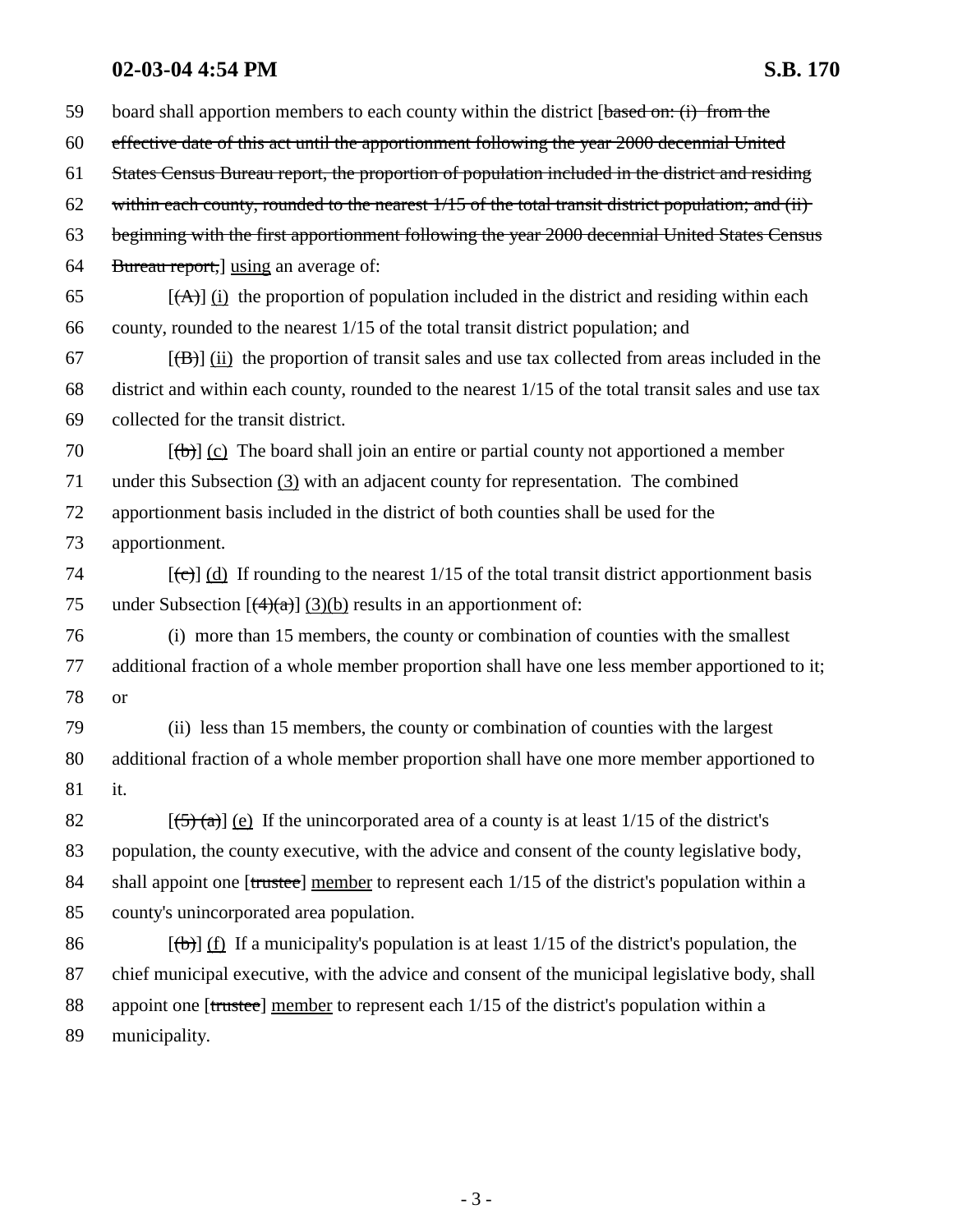90  $[(e)]$  (g) The number of [trustees] members appointed from a county and municipalities 91 within a county under Subsections  $[\frac{5}{a} \text{ and } \frac{b}{c}]$  (3)(e) and (f) shall be subtracted from the 92 county's total member apportionment under this Subsection  $\lceil (4) \rceil$  (3).

- 93  $[(d)] (h)$  If the entire county is within the district, the remaining [trustees] members for 94 the county shall represent the county or combination of counties if Subsection  $[(4)(b)] (3)(c)$ 95 applies, or the municipalities within the county.
- 96  $[(e)]$  (i) If the entire county is not within the district, and the county is not joined with 97 another county under Subsection  $[(4)(b)]$  (3)(c), the remaining [trustees] members for the 98 county shall represent a municipality or combination of municipalities.

99 [(f)] (j) Except as provided under Subsections  $(5)(a)$  and (b), trustees] (3)(e) and (f), 100 members representing counties, combinations of counties if Subsection  $[(4)(b)]$  (3)(c) applies, 101 or municipalities within the county shall be designated and appointed by a simple majority of 102 the chief executives of the municipalities within the county or combinations of counties if 103 Subsection  $[(4)(b)]$  (3)(c) applies. The appointments shall be made by joint written agreement 104 of the appointing municipalities, with the consent and approval of the county legislative body 105 of the county that has at least 1/15 of the district's apportionment basis.

106  $[\frac{1}{2}]$  Trustees  $[\frac{1}{2}]$  Members representing a municipality or combination of 107 municipalities shall be designated and appointed by the chief executive officer of the 108 municipality or simple majority of chief executive officers of municipalities with the consent of 109 the legislative body of the municipality or municipalities.

110  $[(\text{th})]$  (l) The appointment of [trustees] members shall be made without regard to 111 partisan political affiliation from among citizens in the community.

112  $[(ii)]$  (m) Each [trustee] member shall be a bona fide resident of the municipality, 113 county, or unincorporated area or areas which the [trustee] member is to represent for at least 114 six months before the date of appointment, and must continue in that residency to remain 115 qualified to serve as a [trustee] member.

116  $[(i)$  (i) Each trustee whose term has not expired and is serving on the effective date of 117 this act shall continue to serve as a trustee until the expiration of the term for which the trustee 118 was appointed, subject to the term limitations under which the trustee was initially appointed. 119 *(ii) Beginning on the effective date of this act, any vacancy for which the successor* 

120 has not taken the oath of office shall be filled in the following order:]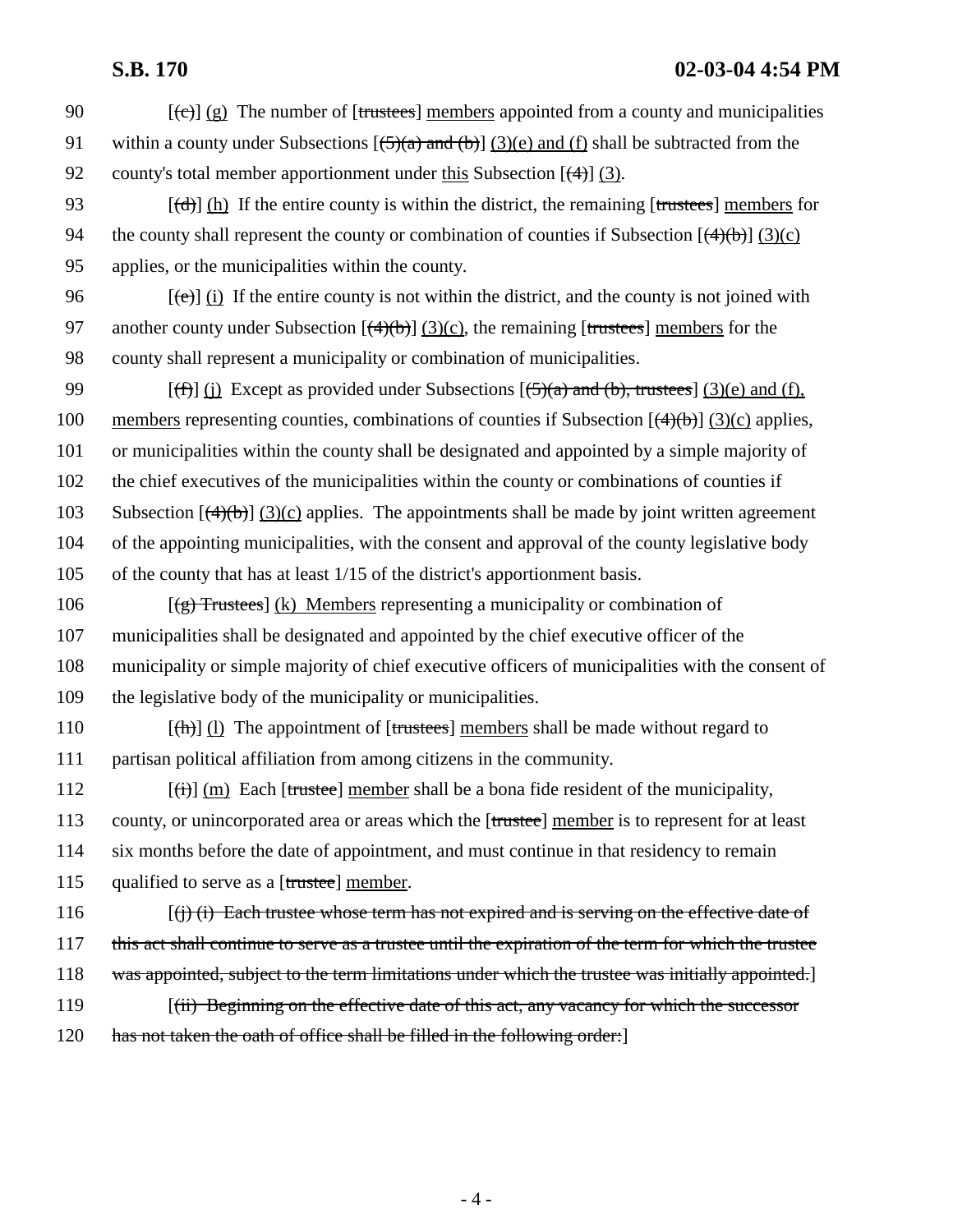| 121 | $[(A)$ by a municipality eligible to make an appointment under Subsection $(5)(b)$ ;                   |
|-----|--------------------------------------------------------------------------------------------------------|
| 122 | $(6)$ by a county eligible to make an appointment for its unincorporated area under                    |
| 123 | Subsection $(5)(a)$ ; and]                                                                             |
| 124 | $[ (C)$ as otherwise provided under this section.]                                                     |
| 125 | $[\frac{f(k)}{g(n)}]$ (i) All population figures used under this section shall be derived from the     |
| 126 | most recent official census or census estimate of the United States Bureau of the Census.              |
| 127 | (ii) If population estimates are not available from the United States Bureau of Census,                |
| 128 | population figures shall be derived from the estimate from the Utah Population Estimates               |
| 129 | Committee.                                                                                             |
| 130 | (iii) All transit sales and use tax totals shall be obtained from the State Tax                        |
| 131 | Commission.                                                                                            |
| 132 | [(1) After the initial apportionment immediately following the effective date of this act,             |
| 133 | the]                                                                                                   |
| 134 | (o) The board shall be apportioned as provided under this section in conjunction with                  |
| 135 | the decennial United States Census Bureau report every ten years.                                      |
| 136 | $[\text{(\theta)}]$ (4) (a) Except the initial [trustees] members of the board, the terms of office of |
| 137 | [the trustees] members of the board shall be three years or until [their successors are] a             |
| 138 | successor is appointed, qualified, seated, and [have] has taken the oath of office.                    |
| 139 | (b) At the first meeting of the initial [trustees, the directors] members of the board, the            |
| 140 | board shall designate by the drawing of lots <u>for</u> 1/3 of their number to serve for:              |
| 141 | (i) one-year terms $\left[ \frac{1}{3} \text{ for} \right]$ ;                                          |
| 142 | $(ii)$ two-year terms[, and $1/3$ for]; or                                                             |
| 143 | (iii) three-year terms.                                                                                |
| 144 | (c) A [trustee] member of the board may not be appointed for more than two                             |
| 145 | successive full terms.                                                                                 |
| 146 | $(\frac{7}{2})$ (5) (a) [Vacancies shall be filled by the official appointing the member creating      |
| 147 | the vacancy for the unexpired term, unless the official fails to fill the vacancy within 90 days.]     |
| 148 | Except as provided under Subsections $(4)(b)$ and $(4)(c)$ , a vacancy on the board shall be filled    |
| 149 | for the unexpired term in the same manner as original appointments under this section.                 |
| 150 | (b) If the appointing official under Subsection (2) does not fill the vacancy within 90                |
| 151 | days, the board [of trustees of the authority] shall fill the vacancy.                                 |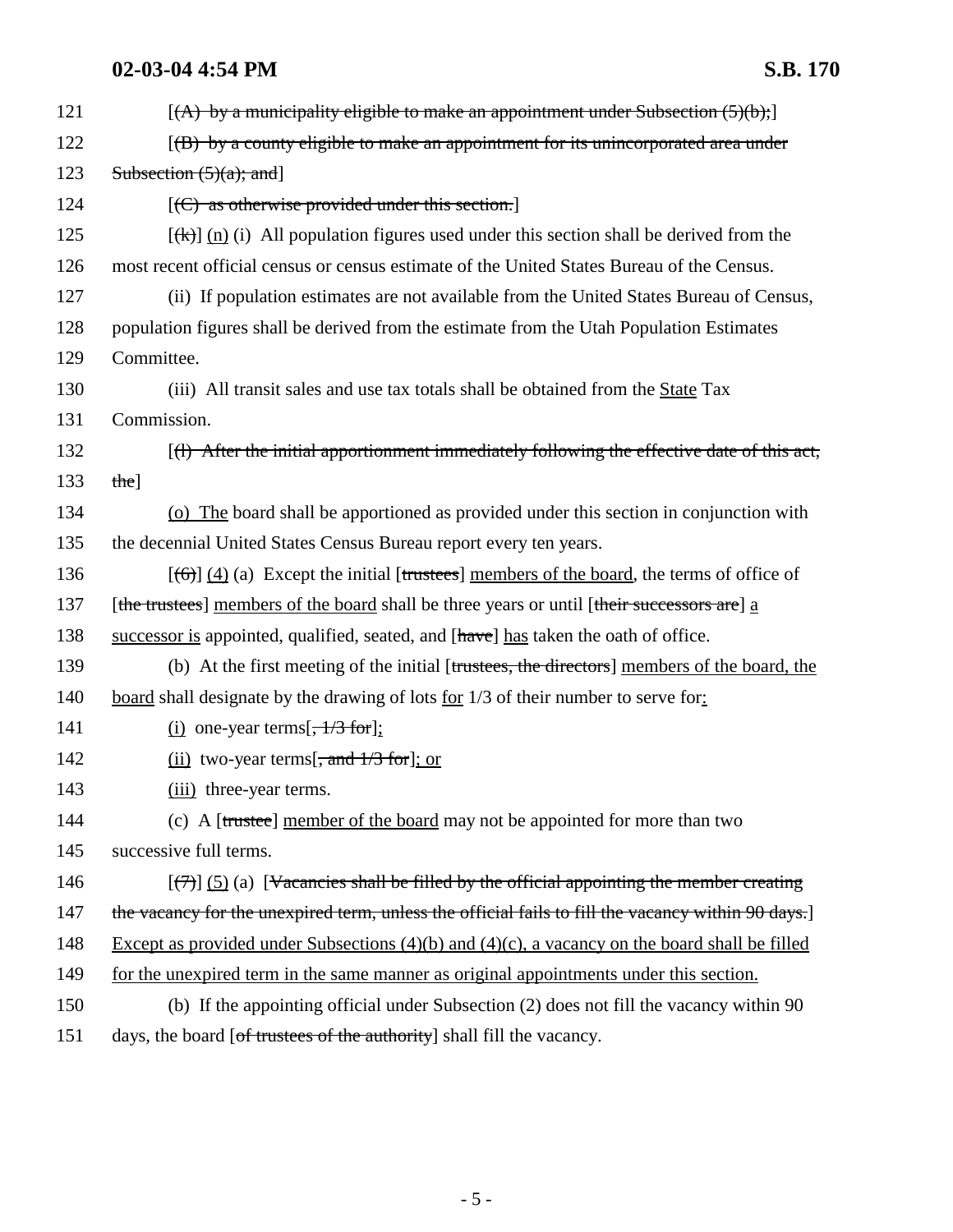| 152 | (c) If the appointing official under Subsection $[\frac{5}{2}]$ (3) does not fill the vacancy within  |
|-----|-------------------------------------------------------------------------------------------------------|
| 153 | 90 days, the governor, with the advice and consent of the Senate, shall fill the vacancy.             |
| 154 | $[\frac{125}{100}]$ (6) (a) Each [trustee] member of the board may cast one vote on all questions,    |
| 155 | orders, resolutions, and ordinances coming before the board [of trustees].                            |
| 156 | (b) A majority of all members of the board $[of$ trustees are $]$ is a quorum for the                 |
| 157 | transaction of business.                                                                              |
| 158 | (c) The affirmative vote of a majority of all [trustees] members of the board present at              |
| 159 | any meeting at which a quorum was initially present shall be necessary and, except as                 |
| 160 | otherwise provided, is sufficient to carry any order, resolution, ordinance, or proposition before    |
| 161 | the board [of trustees].                                                                              |
| 162 | $[\langle 9 \rangle]$ (7) The district shall pay to each [trustee] member of the board:               |
| 163 | (a) an attendance fee of \$50 per board or committee meeting attended, not to exceed                  |
| 164 | \$200 in any calendar month to any [trustee] member of the board; and                                 |
| 165 | (b) reasonable mileage and expenses necessarily incurred to attend board or committee                 |
| 166 | meetings.                                                                                             |
| 167 | $[\frac{(10)}{(8)}]$ (8) (a) Members of the initial board [of trustees] shall convene at the time and |
| 168 | place fixed by the chief executive officer of the entity initiating the proceedings.                  |
| 169 | (b) Immediately upon convening, the board [of trustees] shall elect from its                          |
| 170 | membership a president, vice president, and secretary who shall serve for a period of two years       |
| 171 | or until their successors shall be elected and qualified.                                             |
| 172 | $[\frac{+1}{-}]$ (9) At the time of a [trustee's] member of the board's appointment or during a       |
| 173 | [trustee's] member of the board's tenure in office, a [trustee] member of the board may not           |
| 174 | hold:                                                                                                 |
| 175 | (a) any elected public office with the United States, the state, or any political                     |
| 176 | subdivision of either; or                                                                             |
| 177 | (b) any employment, except as an independent contractor, with a county or                             |
| 178 | municipality within the district.                                                                     |
| 179 | Section 2. Section 17A-2-1039 is amended to read:                                                     |
| 180 | 17A-2-1039. Board of trustees -- Powers and duties.                                                   |
| 181 | (1) [The] Subject to Section 17A-2-1040.5, the board of trustees $[\cdot(\alpha)$ Shall shall have    |
| 182 | the powers and duties provided under this section.                                                    |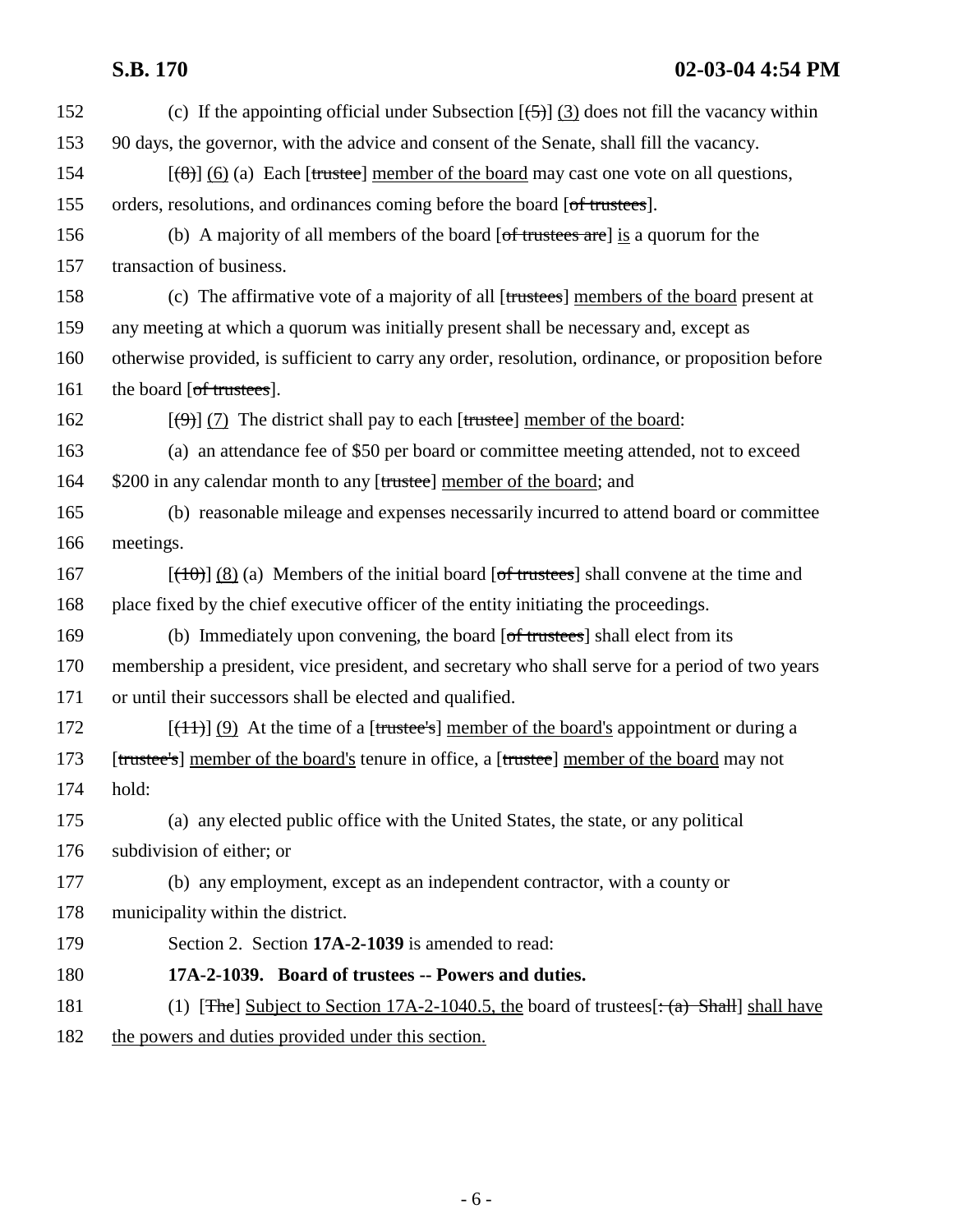| 183 | (2) The board shall determine $[what]$ the transit facilities that should be acquired or               |
|-----|--------------------------------------------------------------------------------------------------------|
| 184 | constructed.                                                                                           |
| 185 | $[\text{2}]$ (b) Shall (3) The board shall supervise and regulate every transit facility owned and     |
| 186 | operated by the district, including the fixing of rates, fares, rentals, charges, and classifications  |
| 187 | thereof, and making and enforcement of rules, regulations, contracts, practices, and schedules,        |
| 188 | for or in connection with any transit facility owned or controlled by the district.                    |
| 189 | $[\text{f}\in \text{May}]$ (4) (a) The board may make and pass ordinances, resolutions, and orders not |
| 190 | repugnant to the Constitution of the United States or of the state, or of the provisions of this       |
| 191 | part, necessary for the government and management of the affairs of the district for the               |
| 192 | execution of the powers vested in the district and for carrying into effect the provisions of this     |
| 193 | part.                                                                                                  |
| 194 | (b) On all votes on ordinances, the roll shall be called and the ayes and nays recorded.               |
| 195 | (c) Resolutions and orders may be adopted by voice vote of the board, but on [demand]                  |
| 196 | request of any member the roll shall be called. [No ordinance shall be adopted]                        |
| 197 | (d) (i) Except as provided under Subsection $(4)(d)(ii)$ , an ordinance may not be adopted             |
| 198 | by the board unless it is introduced at least a day prior to the time of adoption except by            |
| 199 | unanimous vote of all members of the board present at a meeting at which there is present [not]        |
| 200 | less than] at least 3/4 of all [directors; provided, that in lieu of such previous introduction or     |
| 201 | unanimous vote, any] members of the board.                                                             |
| 202 | (ii) In lieu of the provisions of Subsection $(4)(d)(i)$ , an ordinance may be mailed by               |
| 203 | registered mail, postage prepaid, to each member of the board of directors at least five days          |
| 204 | prior to the day upon which the ordinance [shall be] is presented for adoption.                        |
| 205 | (e) All ordinances shall take effect upon their adoption by the board, unless otherwise                |
| 206 | provided [therein] in the ordinance.                                                                   |
| 207 | (5) The board shall fix the location of the principal place of business of the district and            |
| 208 | the location of all offices and departments.                                                           |
| 209 | $[(d)$ Shall $(6)$ (a) The board shall cause an annual audit be made of all books and                  |
| 210 | accounts of the district by an independent certified public accountant, and shall as soon as           |
| 211 | practicable after the close of each fiscal year submit to the chief administrative officers and        |
| 212 | legislative bodies of cities and counties within the district a financial report showing the result    |
| 213 | of operations during the preceding fiscal year and the financial status of the district on the final   |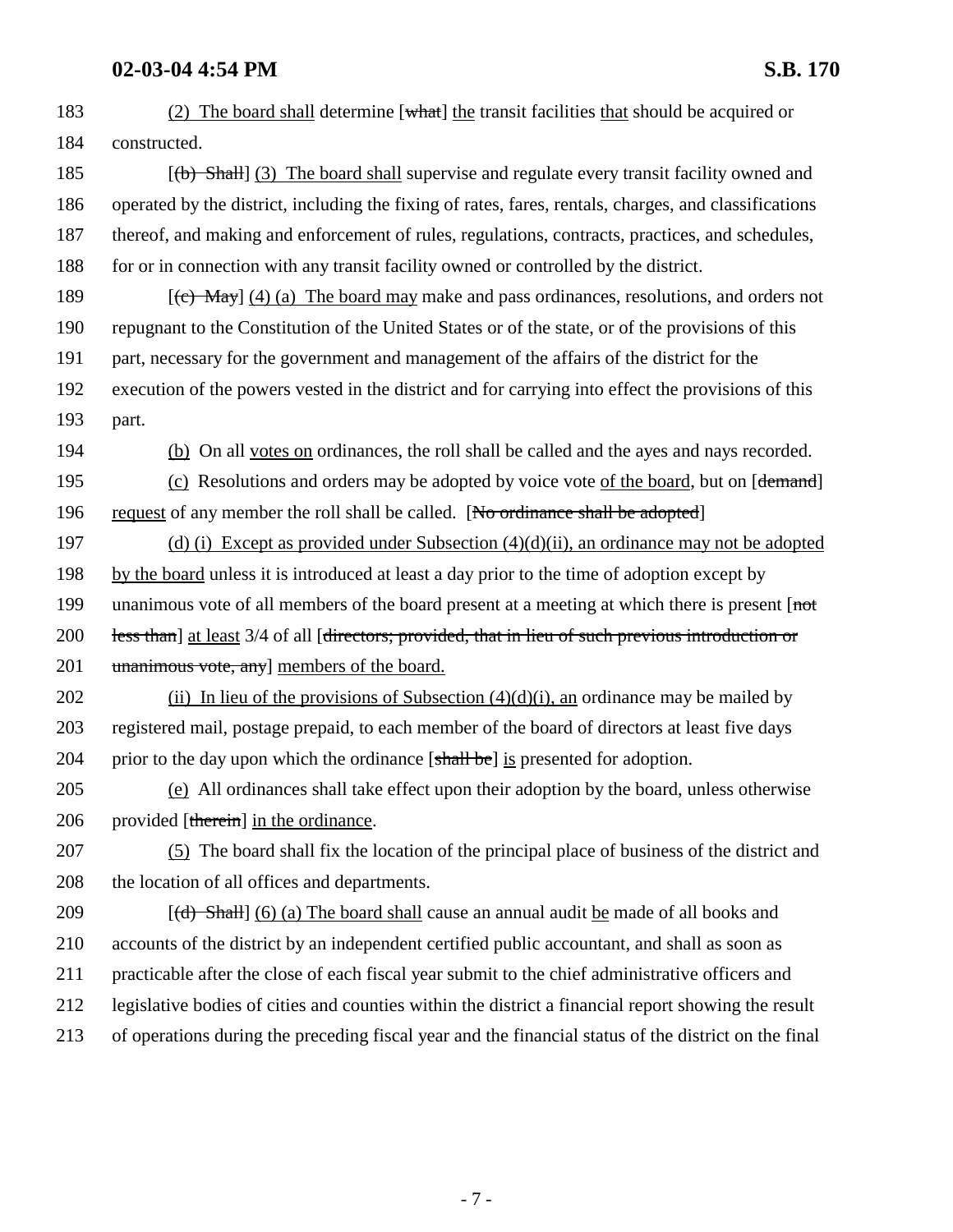| 214 | day [thereof] of the fiscal year.                                                                       |
|-----|---------------------------------------------------------------------------------------------------------|
| 215 | (b) Copies of the report shall be supplied to the general public upon request in the                    |
| 216 | quantity [deemed] considered appropriate by the board.                                                  |
| 217 | $[\text{e}$ May] (7) The board may provide by resolution, under terms and conditions it                 |
| 218 | considers fit, for the payment of demands against the district, without prior specific approval by      |
| 219 | the board if [the demand is] the payment is:                                                            |
| 220 | (a) for a purpose for which $[\pi n]$ the expenditure has been previously approved by the               |
| 221 | board $[and]$ ;                                                                                         |
| 222 | (b) in an amount no greater than the amount $[\infty]$ authorized[,] by the board; and [if the          |
| 223 | demand is]                                                                                              |
| 224 | (c) approved by the general manager or [such] any other officer or deputy as the board                  |
| 225 | may prescribe.                                                                                          |
| 226 | $[(f)$ May] (8) (a) The board may hold public hearings, subpoena witnesses, and                         |
| 227 | perform all other acts necessary to properly carry out its duties.                                      |
| 228 | (b) The board may appoint other officers of the district to conduct any hearing who                     |
| 229 | shall make findings and conclusions and report [thereon] on the findings and conclusions to the         |
| 230 | board. [Each director or]                                                                               |
| 231 | (9) A member of the board or designated hearing officer may administer oaths and                        |
| 232 | affirmations in any district investigation or proceeding.                                               |
| 233 | $[$ (2) The] (10) Subject to Section 17A-2-1040.5, the provisions of Title 17B, Chapter                 |
| 234 | 2, Part 4, Board of Trustees, except Sections 17B-2-402, 17B-2-403, and 17B-2-404, apply to             |
| 235 | each public transit district to the same extent as if the public transit district were a local district |
| 236 | under Title 17B, Chapter 2, Local Districts.                                                            |
| 237 | Section 3. Section 17A-2-1040 is amended to read:                                                       |
| 238 | 17A-2-1040. District officers -- Appointment -- Duty -- Compensation -- Oath --                         |
| 239 | Bond.                                                                                                   |
| 240 | (1) The officers of the district shall consist of:                                                      |
| 241 | (a) the members of the board of trustees;                                                               |
| 242 | (b) a president and vice president who shall be members of the board;                                   |
| 243 | $(c)$ a secretary[,];                                                                                   |
| 244 | $(d)$ a general manager[,];                                                                             |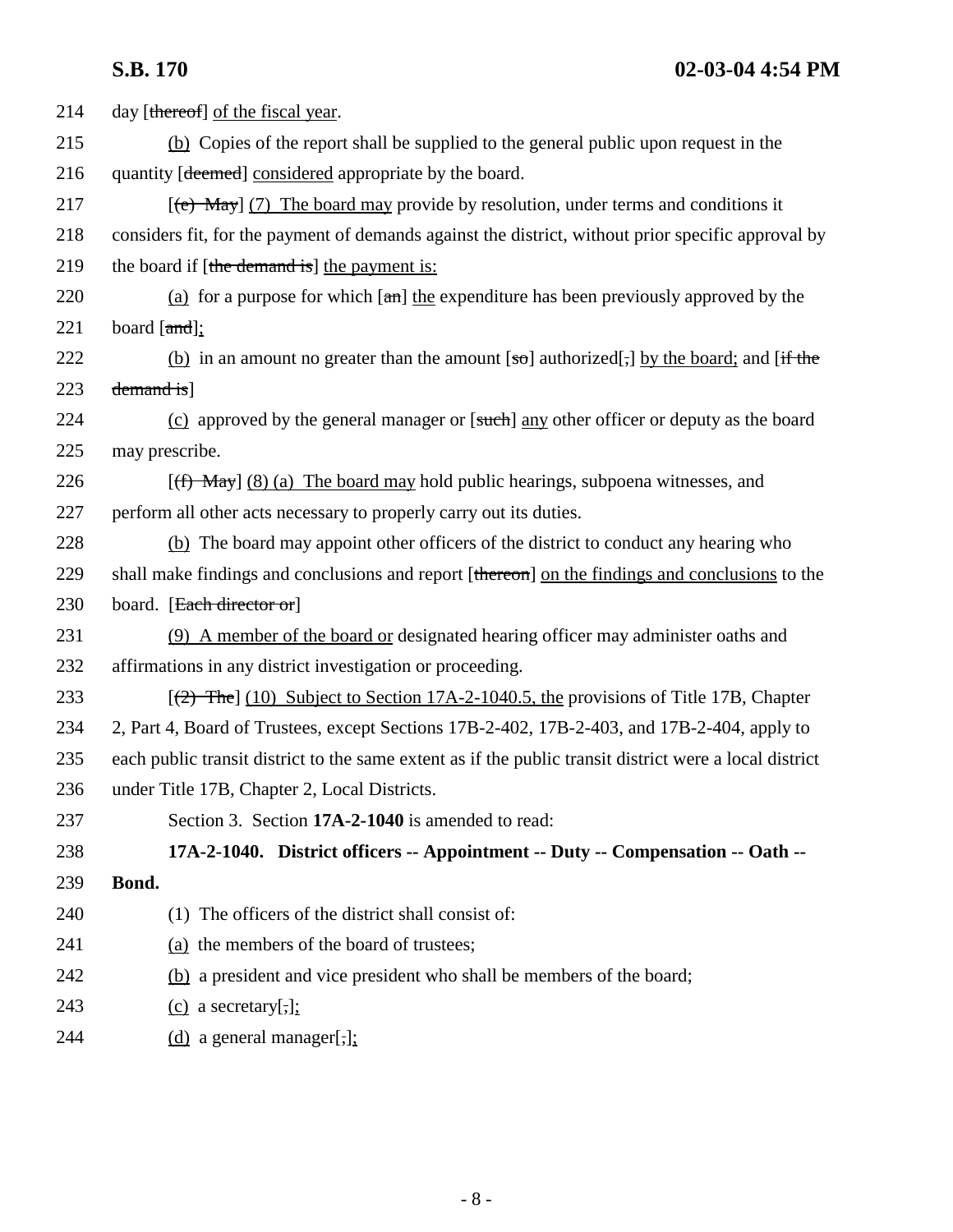| 245 | (e) a general counsel[ $\frac{1}{2}$ ];                                                                 |
|-----|---------------------------------------------------------------------------------------------------------|
| 246 | $(f)$ a treasurer[,];                                                                                   |
| 247 | $(g)$ a comptroller[,]; and                                                                             |
| 248 | (h) any other officers, assistants, and deputies the board considers necessary.                         |
| 249 | $(2)$ (a) The general manager shall be a full-time officer appointed or, if Section                     |
| 250 | 17A-2-1040.5 applies, recommended by the affirmative vote of a majority of the members of               |
| 251 | the board. [The]                                                                                        |
| 252 | (b) Unless Section 17A-2-1040.5 applies, the general manager shall serve at the                         |
| 253 | pleasure of the board and may be removed by a majority vote of the board.                               |
| 254 | (c) (i) If Section 17A-2-1040.5 applies, all district officers specified under Subsections              |
| 255 | $(1)(c)$ through (h) shall serve at the pleasure of the board except as provided under Section          |
| 256 | 17A-2-1040.5.                                                                                           |
| 257 | (ii) If Section 17A-2-1040.5 applies, the board shall make recommendations to the                       |
| 258 | executive council for the appointment, dismissal, and compensation of the district officers             |
| 259 | specified under Subsections $(1)(c)$ through $(h)$ .                                                    |
| 260 | (d) All other officers and employees other than those [mentioned in Subsection $(1)$ ]                  |
| 261 | specified under Subsection (1) shall be appointed by the general manager and shall serve at             |
| 262 | [his] the pleasure of the general manager.                                                              |
| 263 | (3) The compensation of all district officers and employees, except as provided under                   |
| 264 | Section 17A-2-1040.5 or as otherwise provided in this part, shall be fixed by ordinance or              |
| 265 | resolution of the board.                                                                                |
| 266 | (4) The general counsel shall be a person admitted to practice law in the state and shall               |
| 267 | have been actively engaged in the practice of law for not less than seven years [next] preceding        |
| 268 | [his] the appointment.                                                                                  |
| 269 | (5) The person appointed comptroller shall have been actively engaged in the practice                   |
| 270 | of accounting for not less than seven years [next] preceding [his] the appointment.                     |
| 271 | $[\frac{(-5)}{6}]$ (6) The oath of office of all officers appointed by the board of trustees or by the  |
| 272 | general manager of the district shall be taken, subscribed, and filed with the secretary of the         |
| 273 | district at any time after the officer has notice of [his] the appointment but not later than 15        |
| 274 | days after the commencement of [his] the officer's term of office. No other filing is required.         |
| 275 | $[\text{(\textbf{6})}]$ (7) The board may require officers, assistants, deputies, and employees to give |
|     |                                                                                                         |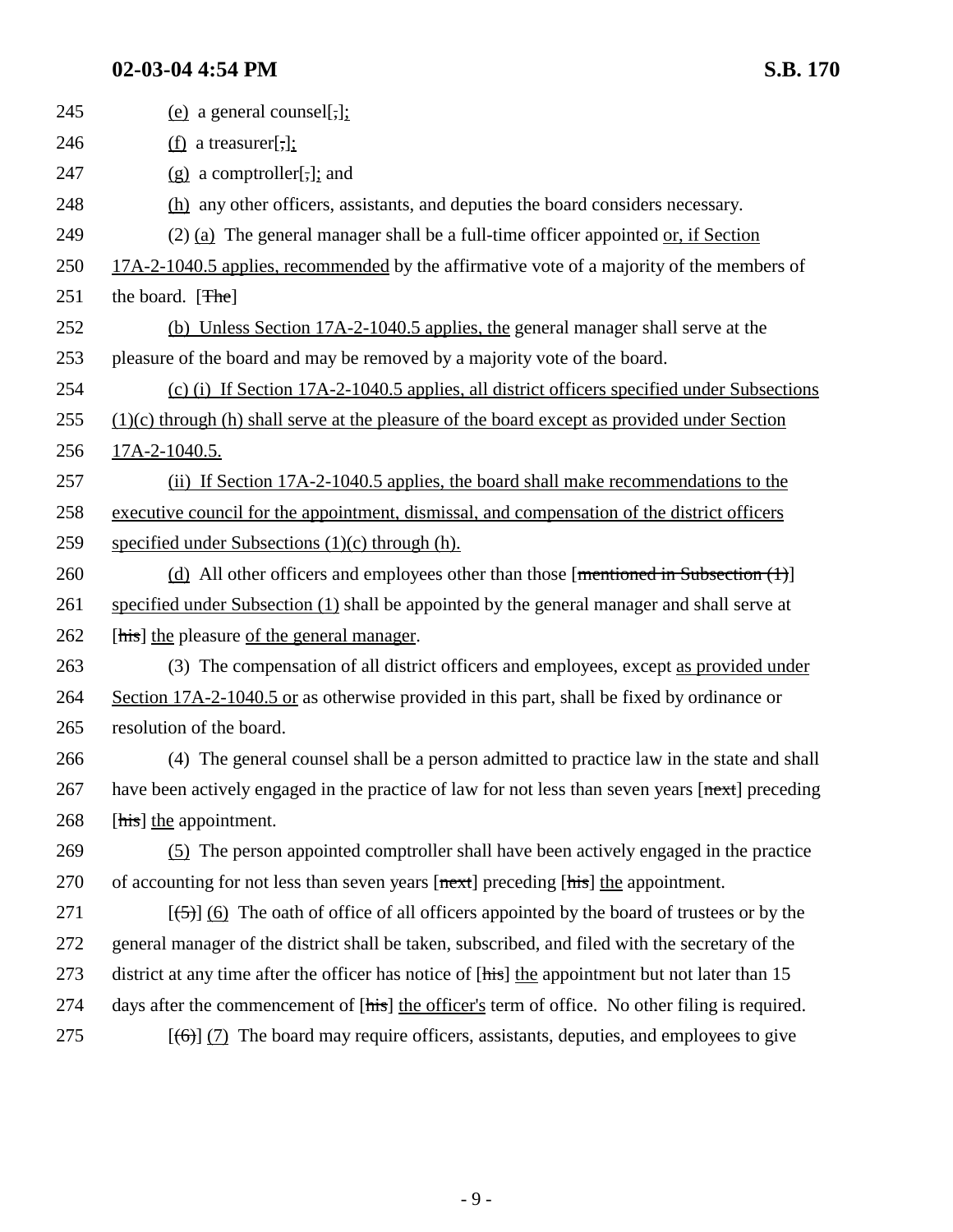| 276 | bonds and fix the amount [thereof] of the bonds.                                                  |
|-----|---------------------------------------------------------------------------------------------------|
| 277 | $[\overline{(+)}]$ (8) The treasurer shall be the custodian of the funds of the district and make |
| 278 | payments only upon warrants duly and regularly signed by the president or vice president,         |
| 279 | secretary, or general manager or other person authorized by the board. The treasurer shall keep   |
| 280 | an account of all receipts and disbursements.                                                     |
| 281 | Section 4. Section 17A-2-1040.5 is enacted to read:                                               |
| 282 | 17A-2-1040.5. Executive council creation -- Membership -- Terms -- Powers and                     |
| 283 | duties.                                                                                           |
| 284 | $(1)$ (a) If more than 200,000 people reside within the district boundaries, in addition to       |
| 285 | the board of trustees, there is created an executive council composed of five members jointly     |
| 286 | appointed by the municipalities and counties within the district.                                 |
| 287 | (b) Each member of the executive council shall be a currently elected public official.            |
| 288 | (c) (i) Except the initial members of the executive council, the terms of office of each          |
| 289 | member of the executive council shall be two years or until a successor is appointed, qualified,  |
| 290 | seated, and has taken the oath of office.                                                         |
| 291 | (ii) At the first meeting of the initial members of the executive council, the executive          |
| 292 | council shall designate by the drawing of lots for three of their number to serve a one-year term |
| 293 | and two of their number to serve for a two-year term.                                             |
| 294 | (d) A member of the executive council may not be appointed for more than one full                 |
| 295 | term.                                                                                             |
| 296 | (e) A vacancy on the executive council shall be filled for the unexpired term in the              |
| 297 | same manner as original appointments under this section.                                          |
| 298 | (2) (a) A majority of the executive council is a quorum for the transaction of business.          |
| 299 | (b) Except as provided under Subsection (4), a simple majority vote constitutes an                |
| 300 | action of the executive council.                                                                  |
| 301 | (c) The executive council shall select a chair and vice chair from among its members.             |
| 302 | (d) A meeting of the executive council may be held as needed if called by the chair or            |
| 303 | by a majority of the executive council.                                                           |
| 304 | (3) Notwithstanding any other provisions of this part, the executive council:                     |
| 305 | (a) from recommendations by the board, shall have final approval on the appointment               |
| 306 | and dismissal of district officers specified under Subsections 17A-2-1040(1)(c) through (h);      |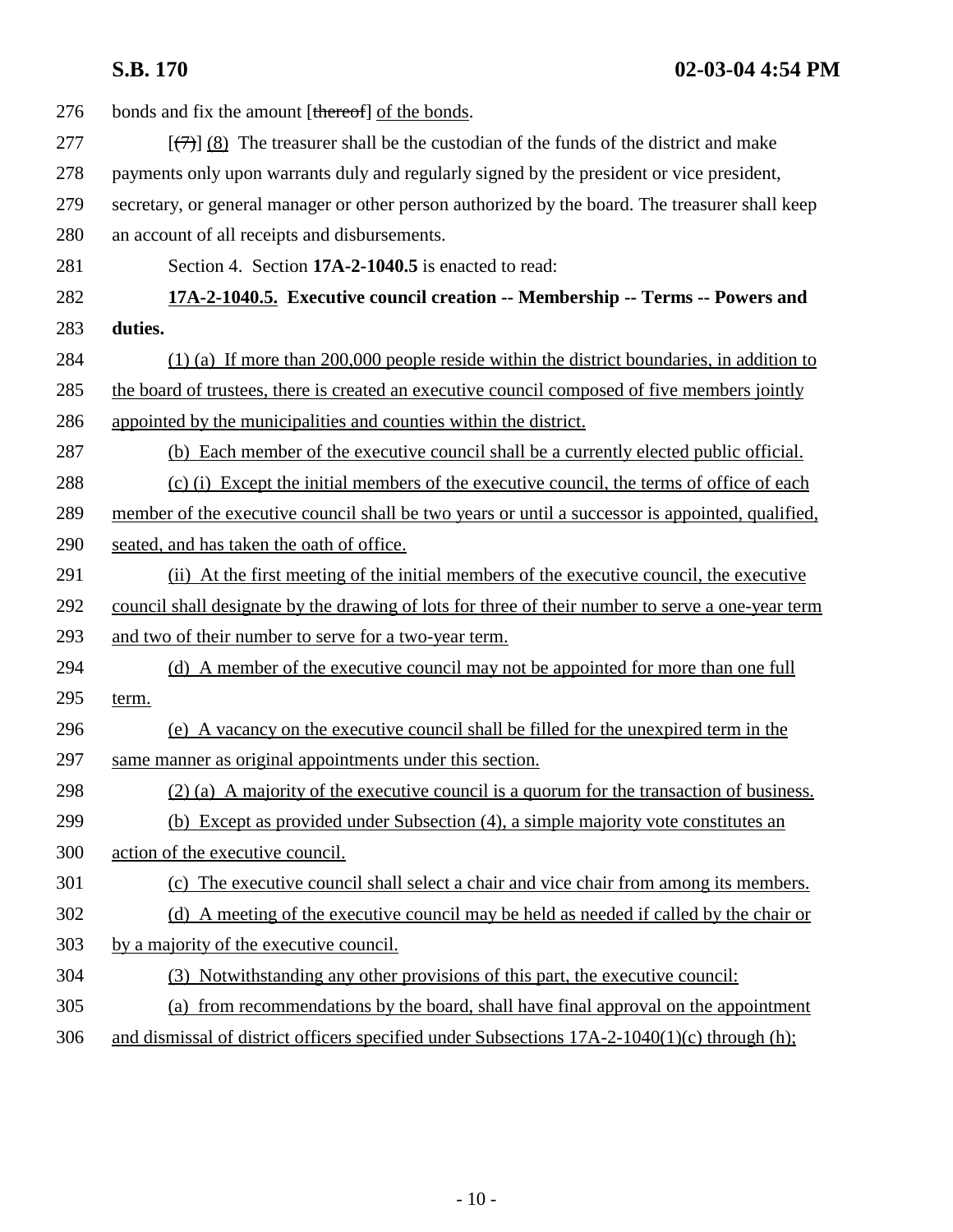| 307 | (b) from recommendation by the board, shall have final approval on fixing                          |
|-----|----------------------------------------------------------------------------------------------------|
| 308 | compensation for the district officers specified under Subsections $17A-2-1040(1)(c)$ through      |
| 309 | $(h)$ ;                                                                                            |
| 310 | (c) may impose a line-item veto over any budget item within a budget approved by the               |
| 311 | board; and                                                                                         |
| 312 | (d) may impose a veto over any action by the board as provided under Subsection (4).               |
| 313 | (4) A veto imposed by the executive council of an action by the board under                        |
| 314 | Subsection (3)(d) shall be by unanimous vote of all members of the executive council.              |
| 315 | Section 5. Section 17A-2-1041 is amended to read:                                                  |
| 316 | 17A-2-1041. General manager -- Duties -- Term and removal -- Salary to be fixed.                   |
| 317 | [ $\pi$ he] (1) Unless Section 17A-2-1040.5 applies, the board shall appoint and fix the           |
| 318 | salary of a general manager[ <del>, who</del> ].                                                   |
| 319 | (2) The general manager shall have full charge of the acquisition, construction,                   |
| 320 | maintenance, and operation of the facilities of the district and of the administration of the      |
| 321 | business affairs of the district.                                                                  |
| 322 | (3) The general manager shall be chosen on the basis of [his] the general manager's                |
| 323 | qualifications with special reference to [his] the general manager's actual experience in or [his] |
| 324 | knowledge of accepted practices with respect to the duties of [his] the office [as hereinafter set |
| 325 | forth].                                                                                            |
| 326 | $(4)$ The general manager need not be a resident of this state at the time of [his] the            |
| 327 | general manager's appointment. [The]                                                               |
| 328 | $(5)$ (a) (i) Unless Section 17A-2-1040.5 applies, the general manager shall hold office           |
| 329 | for an indefinite term and may be removed or suspended by the board upon the adoption of a         |
| 330 | resolution by the affirmative vote of a majority of all members of the board. [Before]             |
| 331 | (ii) Unless Section 17A-2-1040.5 applies, before the general manager may be                        |
| 332 | removed. He shall, if he makes written demand therefor, be given] by the board, the general        |
| 333 | manager has a right to:                                                                            |
| 334 | $(A)$ a written statement provided by the board of the reasons alleged for [his] the               |
| 335 | removal; and [he shall have the right to]                                                          |
| 336 | (B) be publicly heard at a meeting of the board prior to the final vote on the resolution          |
| 337 | providing for [his] the general manager's removal[, but pending and during such].                  |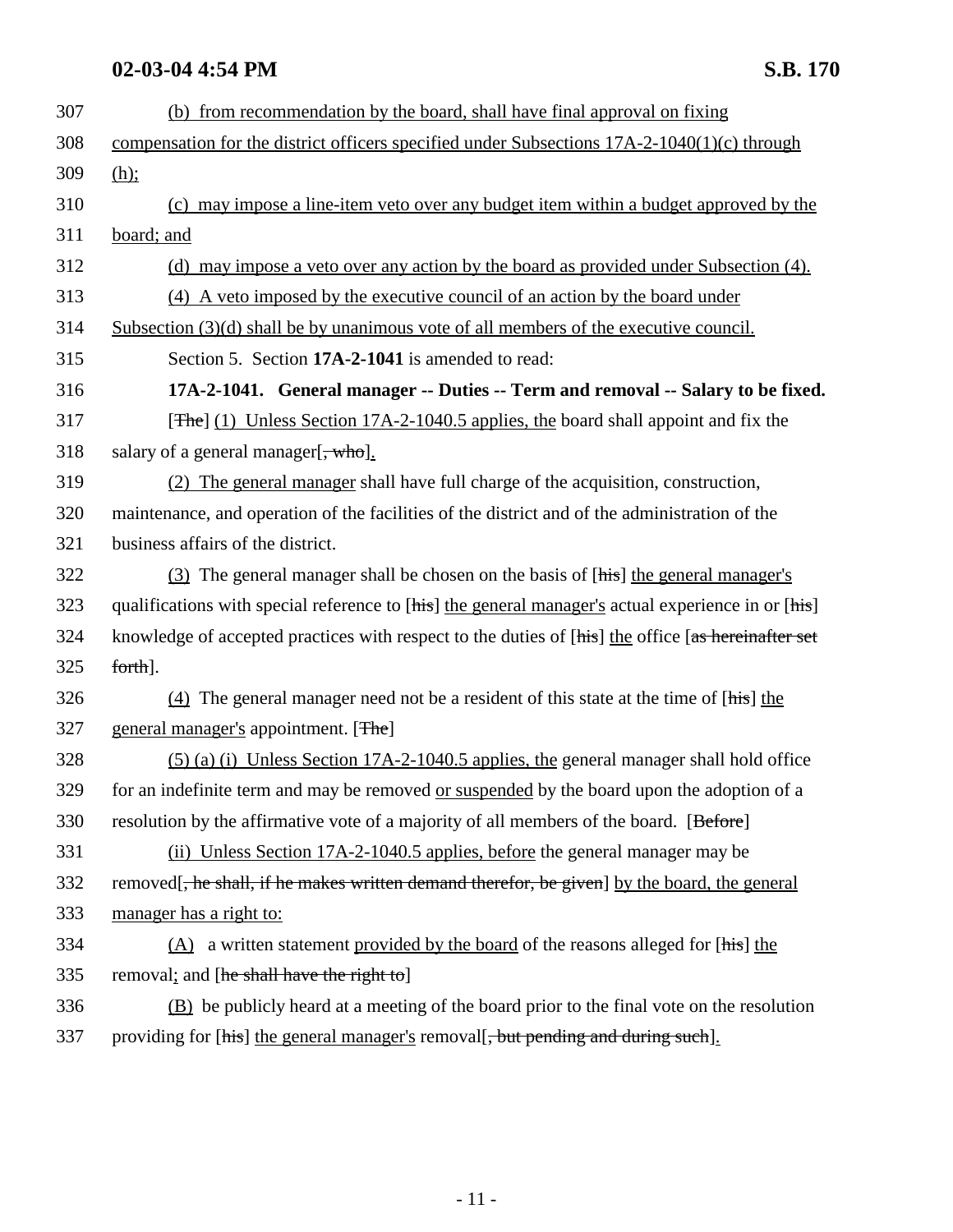| (iii) Unless Section 17A-2-1040.5 applies, pending and during a removal hearing, the            |
|-------------------------------------------------------------------------------------------------|
| board may suspend [him] the general manager from office. [The]                                  |
| (iv) Unless Section 17A-2-1040.5 applies, the board may not reduce the salary of the            |
| general manager below the amount fixed at the time of [his] the general manager's original      |
| appointment except:                                                                             |
| $(A)$ upon the adoption of a resolution by a vote of a majority of all members of the           |
| board; and                                                                                      |
| (B) after [a like] an opportunity for the general manager to be heard. [The]                    |
| (v) Unless Section $17A-2-1040.5$ applies, the action of the board in suspending or             |
| removing the general manager or reducing [his] the general manager's salary is final.           |
| (b) (i) If Section 17A-2-1040.5 applies, the district officers specified under Subsections      |
| $17A-2-1040(1)(c)$ through (h) shall hold office for an indefinite term and may be removed or   |
| suspended upon recommendation of the board and final approval of the executive council          |
| under Section 17A-2-1040.5.                                                                     |
| (ii) Subject to Subsection $(5)(b)(i)$ and Section 17A-2-1040.5, the board may provide          |
| procedures for suspension, removal, and compensation adjustments of district officers specified |
| under Subsections $17A-2-1040(1)(c)$ through (h).                                               |
| Section 6. Effective date.                                                                      |
| This bill takes effect on July 1, 2004.                                                         |
|                                                                                                 |

### **Legislative Review Note as of 2-3-04 8:33 AM**

A limited legal review of this legislation raises no obvious constitutional or statutory concerns.

# **Office of Legislative Research and General Counsel**